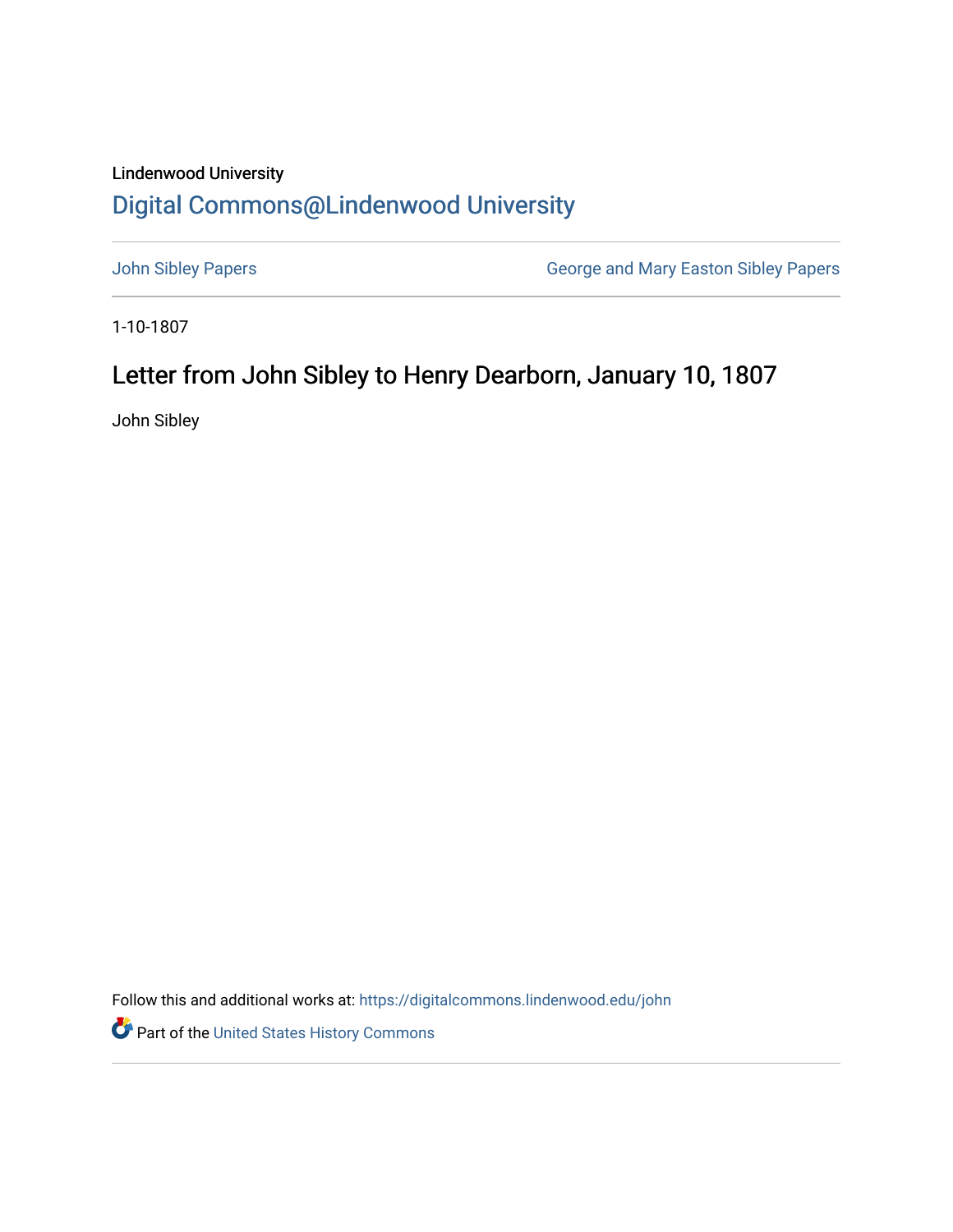Our latest accounts from the Province of Taxus [Texas], are that all the Spanish troops except about one Company have left Nacogdoches and are taking away all the Cannon they had there consisting of Eleven Pieces, tis said they have heard of the Meditated Invasion of Mexico & that their force will be drawn to the defence of that place & Vera Crutz [Vera Cruz]. I am informed Capt. Burling late Aid to General Wilkinson, on his arrival at Nacogdoches was announced as a Public officer on important Public business. An officer with a detachment of Calvary was immediately Ordered to attend him to St. Antonio, that he there Met with Salsido [Salcedo] the Governor General, soon after an Express arrived at Nacogdoches ordering Govr. Herrera with all the troops & cannon to proceed to St. Antonio, and that Capt. Burling has gone on towards Mexico, it is now believed his business in that Country is not to buy Mules. The Scenes lately acted in New Orleans are extraordinary & astonishing. The Civil power Ought Certainly to be able to prevent & Punish any Infractions of the Laws of the Land, it is enough to drive a people to acts of desperation & distraction to witness the necessity of the Civil Authority giving place to Military power, it will hardly admit of a question whether such a remedy is not worse than the disease, but much more so If it is Usurped without Necessity, to know the Existance of the fact without commenting upon it renders it impossible to suppress feelings the Most horrid. I pray God if it was Necessary I may never witness a repetition of it and more ardently do I pray for the same. If it was done without necessity.

 Last Saturday at the Salt Works a few Miles from this place a dispute took place between a White Man, a Labourer by the Name of Watson and a Creek or Conchatta Indian. Watson discharged a Gun at the Indian and Killed him Instantly, in presence of several persons, who suffered him to load his gun again & go away without Molestation, I did not hear of it till tuesday when I sent out Warrants for his apprehention, the Men have not returned & I doubt If he is taken, I have likewise Sent for the relations of the Indian who are pretty numerous & influential. I shall do all I can to Pacify them & hope to prevent any attempt on their part to retaliate.

 A Party of Caddo Indians lately returning from the Panis Nation were robed [sic, the word "robbed" is clearly intended] by a party of Osages of 74 Horses; but received no other injury they sent a runner to inform their Chief of it, who immediately Set off with a Strong party of his own & some other Tribes to the relief of his people & to Attack the Ozages [Osages] if he could find them, I have not heard from him Since his departure; but soon after the Chief left home a Small Child of his family Carrying some fire Either in or out of his house Set it on fire, it was very Large and composed of a frame of Timber covered with Thatch upon Ribs of Cane & Burnt up in a few Minutes, with all he had in it, & his Corn House with his whole Crop of Corn; the disasters of this year bear very hard upon them & Strengthen their claim upon us for some Assistance. There are now At the Conchetta Village 23 Barrels of Flour remaining of what was left there by Major Freeman, it is Said to have received Some damage by getting wet and would not be Worth the Expense of bringing it down. If so, I think by dividing of it among the Caddos it would have a good Effect, & be the best appropriation of it, when Major Freeman left this [Natchitoches] he left with me Some Instruction about his Boats & in Case the Voyage should not be

Sir